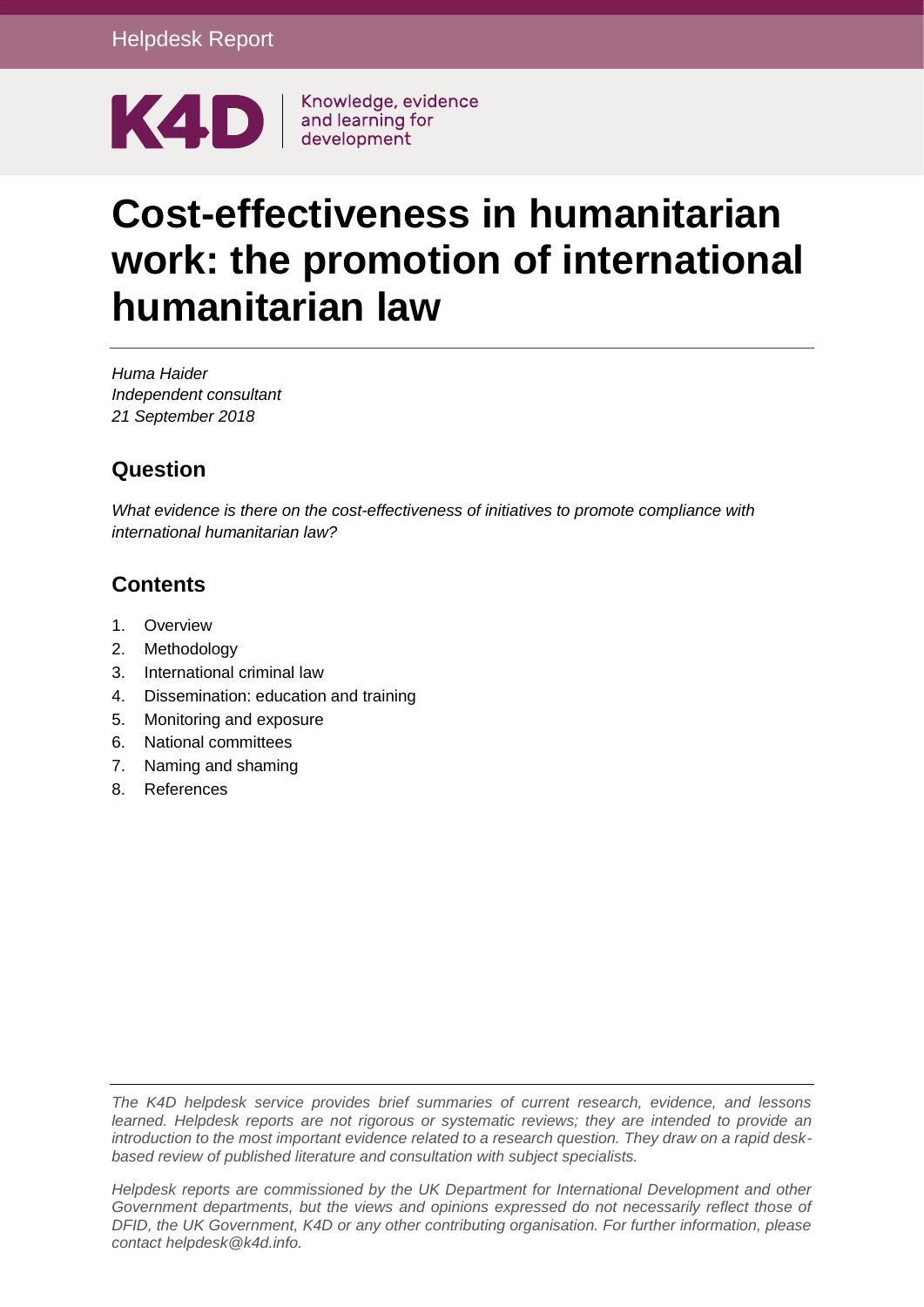## <span id="page-1-0"></span>**1. Overview**

Lack of compliance with international humanitarian law (IHL), which can result in unlawful deaths, destruction and impediments to humanitarian relief operations, is a tremendous humanitarian challenge (Akande and Gillard, 2017; Kremte, 2017; Pejic, 2016). In order to achieve the main goal of IHL - to protect persons affected by violence and minimise human suffering – the mere existence of law is not sufficient. It must be coupled with a strong compliance system (Kremte, 2017). Compliance requires a multifaceted effort involving a range of activities by a diverse group of actors. They include prevention activities, such as the adoption of domestic legislation implementing IHL treaty obligations, training of armed forces and appointment of legal advisers to the armed forces, and teaching and dissemination of IHL to the general public (Kremte, 2017). They also include 'naming and shaming' violators; and mechanisms and procedures for determining individual criminal responsibility for alleged violations of IHL, such as the creation of international or hybrid courts and tribunals or proceedings before domestic courts (Pejic, 2016).

This rapid literature review reveals a significant gap in evidence on the cost-efficiency of efforts to promote compliance with international humanitarian law. This has yet to be an area of research. The only relevant studies that could be found focus on the cost-efficiency of international criminal justice, comparing the costs of international courts, hybrid courts, and domestic courts. While international criminal tribunals are considered to be more costly overall, this is due to their greater complexity. They are not more costly than the most similar domestic trials or hybrid trials when evaluated on a per-day basis. This is considered to be a better way to measure cost-effectiveness. The effectiveness of international criminal law (ICL) also depends on whether it fulfils the various aims of ICL (e.g. justice for victims, accountability, deterrence, reconciliation).

Given the lack of research on cost-effectiveness of other initiatives related to IHL compliance, their general effectiveness is explored in this helpdesk report. Research on dissemination of IHL, such as educational programmes and training for the military and civilians reveal an overall increase in scholarship on IHL, in terms of educational tools, research, publications and outreach. This has the potential to impact on compliance should those receiving education and training end up in positions of authority and decision-making. Research in this area does not examine issues of costeffectiveness, however. It is also challenging to determine general effectiveness, due to difficulties with attribution (e.g. whether a course on IHL in peace-time prevents violations of IHL during wartime). Research on monitoring and exposure of IHL violations also have the potential to contribute to the promotion of compliance with IHL. Deeds of Commitment, a monitoring and verification mechanism directed at armed non-state actors, for example, can be effective in ensuring improved compliance with IHL. Advancements in social media can allow for more widespread and rapid monitoring and exposure of violations and abuses. In addition, national IHL committees can help in promoting dissemination of IHL and monitoring of violations of and compliance with IHL. The integration of these committees in high levels of government can contribute to greater promotion of and compliance with IHL. Studies on 'naming and shaming' violators of IHL find that in some cases, this strategy can be linked to improvements in compliance with IHL and human rights practice. Sanctions may be implemented alongside 'naming and shaming', however the need to monitor sanctions can make it a costly IHL initiative.

# <span id="page-1-1"></span>**2. Methodology**

This rapid literature review is based on 5 days of desk research on cost-effectiveness of efforts to promote international humanitarian law. The ALNAP Humanitarian Evaluation, Learning and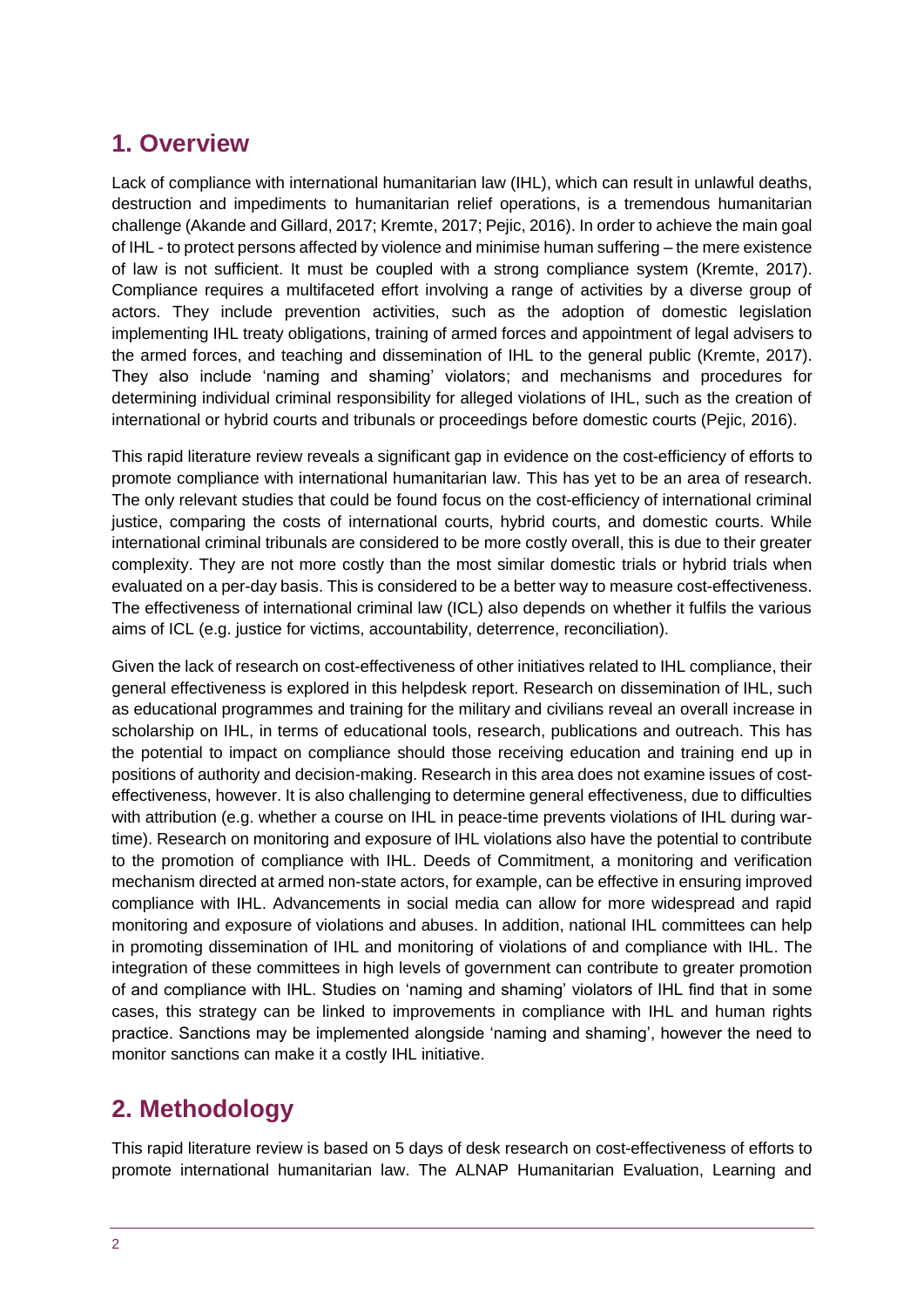Performance (HELP) database and Google Scholar were used as primary sources for material to review. The review aims to examine efficiency and effectiveness of the promotion of international humanitarian law, and materials that discuss either or both of these aspects have been included.

The ALNAP database was searched with the keyword "cost-effectiveness" and tag "international law", and the search returned 156 results. A scan of the titles and a survey of potentially relevant documents, conducting a find of all "cost" and "effective" words, separately, did not yield any relevant documents. In these documents, "cost" often referred to the human cost of war, to hypothetical costs, or other aspects not related to cost-efficiency of IHL initiatives. "Effective" often referred to the effectiveness of IHL in general or other legal frameworks, "effective control" in war, or effectiveness of other humanitarian work, rather than effectiveness of initiatives designed to promote compliance with international humanitarian law. Another search of the ALNAP database was conducted with the keywords "cost-effectiveness" and "international humanitarian law", without the tag "international law". This yielded 385 results, but, similarly, did not produce any relevant documents. Subsequent scans of the database entailed searching for the words "costeffectiveness" along with specific initiatives, e.g.: "international criminal law" (18 results); "criminal trials" (7 results); education promoting IHL (152 results); and "naming and shaming" (26 results). This also did not produce any relevant documents.

A further search was conducted within Google Scholar using the keywords "cost-effectiveness" and "international humanitarian law" with a start date of 01/01/2011. This produced 458 results. A review of the first 100 results revealed that this search criteria is broad, producing documents with information too general to be of use to this specific query. Subsequent searches included: "costeffectiveness" "international humanitarian law" promotion compliance; along with searches involving the specific initiatives: ICL, "criminal trials", "education", "naming and shaming". These searches uncovered some relevant documents, relating specifically to the cost effectiveness of international criminal justice (4 studies). Where documents appeared relevant, 'related articles' and 'cited by' articles were also examined.

Given the dearth of studies on costs and cost-effectiveness of initiatives designed to promote international humanitarian law, literature on the general effectiveness of such initiatives on the humanitarian impact of conflict have been included.

## <span id="page-2-0"></span>**3. International criminal law**

There are currently no dedicated judicial or quasi-judicial bodies to address violations of international humanitarian law (Pejic, 2016). International criminal tribunals are, however, considered by some to be an important mechanism in promoting compliance with international humanitarian law (see Jenks and Acquaviva, 2014). The expectation is that the enforcement of international criminal justice can deter crime, with the threat of punishment, and strengthen future compliance with IHL (Brammertz, 2015). Some argue that this deterrent effect is questionable as the behaviour of military commanders and soldiers are unlikely to be influenced by complicated and often prolonged judicial proceedings (see Jenks in Jenks and Acquaviva, 2014). This is due to them not reading judgments, not understanding them if they have read it, or not recognising how to translate it into meaningful decisions. Judgments are generally not tailored to address military advisors as audience members (see Jenks in Jenks and Acquaviva, 2014). Acquaviva (in Jenks and Acquaviva, 2014) argues that general deterrence may not be the best lens through which to consider the role of international criminal justice in affecting IHL compliance. Rather, the development of a comprehensive system of accountability, through a growing number of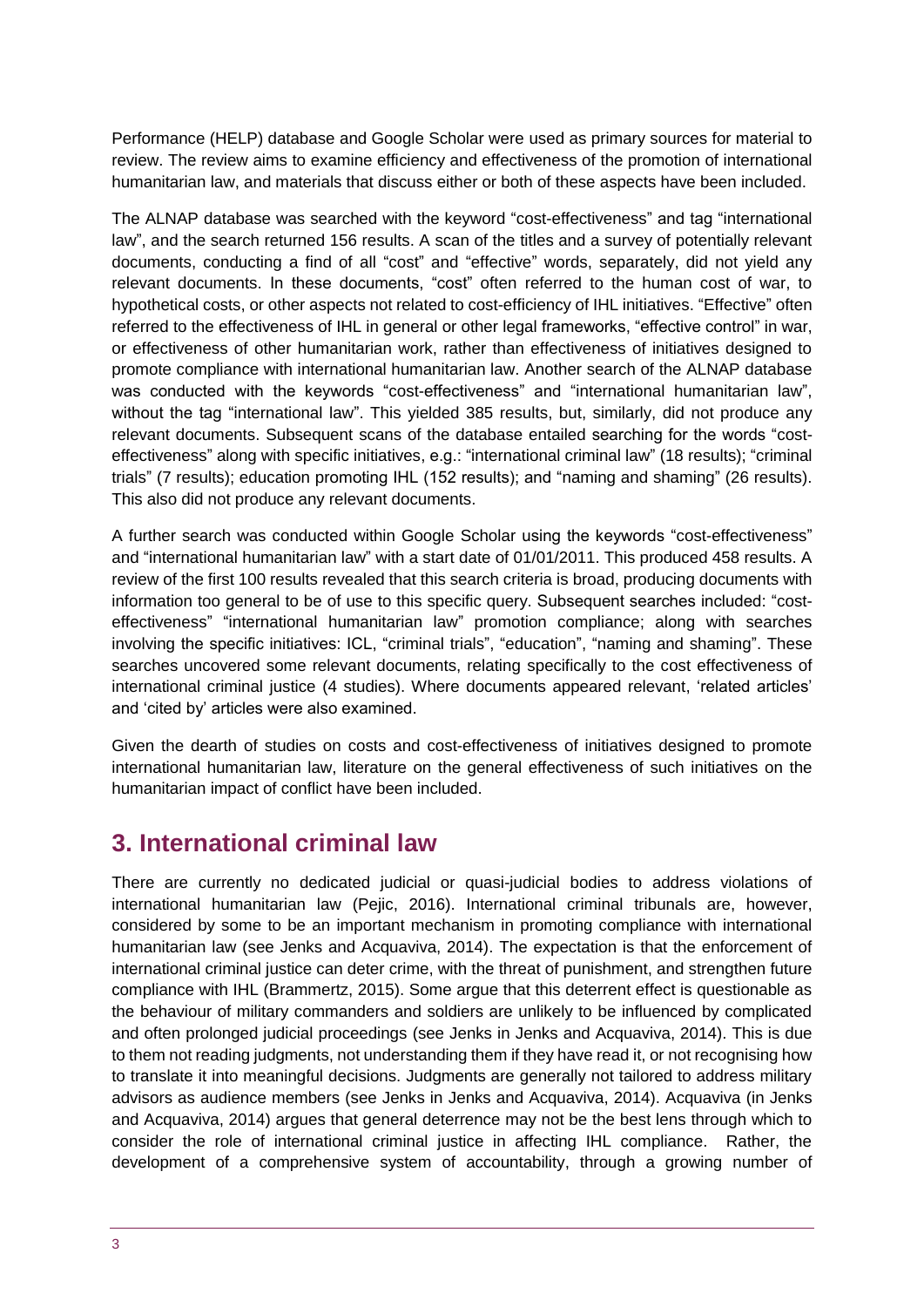international criminal judgements, is considered by military commanders. It is reported, for example, that ICC investigations into possible crimes in Afghanistan made US military lawyers attempt to match up incidents of interest to the Court with various investigations conducted internally by the US military (Acquaviva in Jenks and Acquaviva, 2014).

#### **Cost-effectiveness**

Alongside measuring an organisation's effectiveness in achieving particular goals, such as justice for victims, accountability, deterrence and societal reconciliation, attempts have also been made to determine the cost-effectiveness of international criminal trials (Shany, 2012). Analysis of efficiency and cost-effectiveness of international criminal justice can facilitate not only discussion of judicial performance and outcomes, but also justifications for the very existence of international courts (Shany, 2012). An organisation may be effective in terms of fulfilling particular goals but still be inefficient in terms of generating considerable costs (Shany, 2012).

The completion strategy leading to the closure of the International Criminal Tribunals for the Former Yugoslavia (ICTY) and Rwanda (ICTR) appears to have been motivated in part by a perception that the Tribunals' continued operation had become too expensive to be justified by their diminishing returns (Shany, 2012). Questions are raised as to whether the resources invested in establishing and maintaining an international court are providing value for money or whether they could have been directed toward alternative projects (e.g. non-judicial mechanisms) (Shany, 2012).

Ford (2011, 960-961) reports that hybrid tribunals cost significantly less than ad-hoc and permanent international courts. Up until 2015, spending was expected to be dominated by the ICTY, ICTR and ICC, with the two hybrid tribunals – the SCSL and the Extraordinary Chambers in the Courts of Cambodia (ECCC) – collectively costing less than 10 per cent of the total. Studies below find, however, that cost-efficiency can be better measured through per-day assessments.

*Wippman (2006)*: In order to assess the cost-effectiveness of international criminal trials, Wippman compares the cost of such trials to the cost of criminal trials in an effective national legal system. His statistical analysis finds that per-trial day costs of the ICTY do not differ dramatically from those of national legal systems. Rather, the high costs of the ICTY proceedings stem primarily from the greater length and complexity of international criminal trials and the need for international cooperation. Whether international criminal trials are providing value for money depends on the extent to which one believes that the trials are achieving its goals.

*Ford (2014)*: This study surveys publicly reported data on the budgets of the courts (from annual reports, completion strategies, General Assembly resolutions, reports from the Secretary-General, decisions of budgeting committees) in order to determine the amount of money spent on international criminal courts. It can be challenging, however, as documents are often hard to find. In addition, documents can be difficult to interpret and compare across courts as they do not all report the same information in the same way or for the same periods. In order to determine the cost-effectiveness of the ICTY, Ford develops a quantitative measure of complexity, which can apply across international and domestic court systems, and measures efficiency based on the ratio of trial complexity to cost. He finds that the ICTY's trials have been efficient given their complexity. He also finds that the court is more efficient than the Special Court for Sierra Leone (SCSL). This is despite the fact that the SCSL was specifically designed to be more efficient than the ICTY. The SCSL was cheaper overall than the ICTY, only because the court tried fewer cases, not due to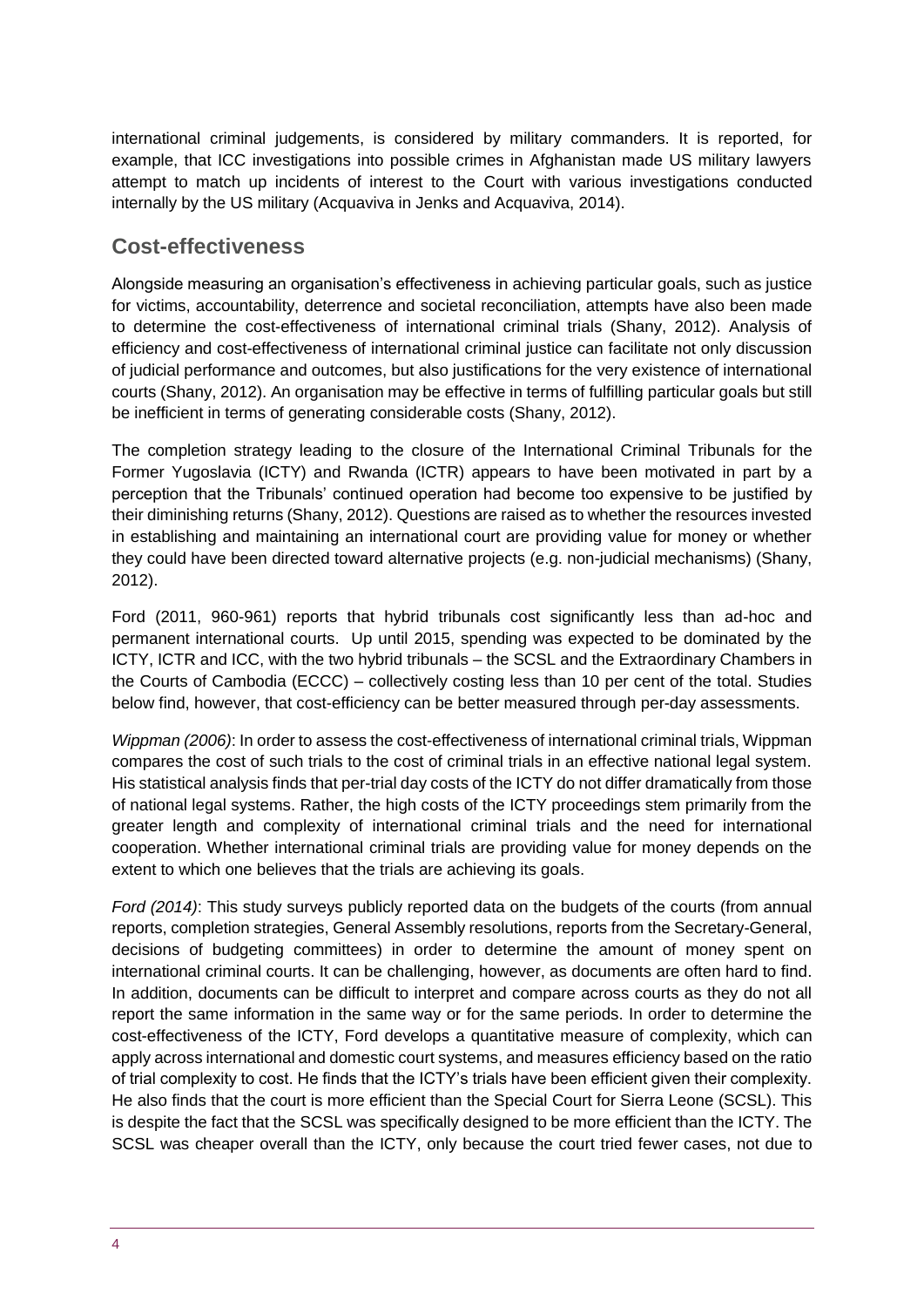greater efficiency. Ford also finds that the ICTY is more efficient than its closest domestic comparator – mass atrocity trials.

*Jalloh and Morgan (2015)*: This study seeks to assess the role of the ICTR and the SCSL and their normative impact on local communities. In terms of cost-effectiveness, it finds that the ICTR did not cost substantially more on a per-day basis than federal criminal trials in the United States. However, as international criminal trials last considerably longer than the average criminal trial, their cost per trial is far greater than the average domestic proceeding. The study also finds that the lower overall costs of the SCSL are not due to its efficiency, as the per-defendant costs are substantially the same for either court.

## <span id="page-4-0"></span>**4. Dissemination: education and training**

The obligation to disseminate international humanitarian law and to integrate it into military instruction and training is based on the assumption that spreading awareness of IHL among all citizens can prevent unlawful conduct by soldiers (Bates, 2014). Fleck (2006) asserts that education and training in IHL should not be limited to the armed forces and the personnel of organisations providing humanitarian assistance. Rather, civil society as a whole should be engaged, with IHL education available in schools and universities. IHL knowledge should also be imparted to decision-makers in order to help ensure that IHL considerations are taken into account (Rosenzweig, 2014).

The effects of dissemination – education and training - can be difficult to prove, to quantify or measure (Brissal, 2015; see Lamp, 2011 and Ratner, 2011 in Krieger, 2013). It is difficult, for example, to determine how a lecture to a group of students on IHL, during peacetime, can help prevent violations of the laws of war (Brissal, 2015).

#### **Education**

*Jastram and Quintin (2014)*: This study, based on a lengthy online survey completed by eightyseven law school professors in the United States, follow-up interviews, and data collection of law school courses and legal resources (books, articles, working papers), provides a comprehensive review on the state of IHL teaching and scholarship in US legal academia. It finds a high level of growth in IHL scholarship and increased opportunities for student engagement and professional development.

*McCormarck (2014)*: This paper assesses the Australian Red Cross IHL programme, which involved the establishment of a Chair of IHL at the Melbourne Law School. Based on the author's personal experience, the paper finds that the collaboration between the Red Cross and the university has contributed to a greater emphasis on IHL education in Australia. There are more schools teaching IHL, higher levels of research in IHL, and more outreach to militaries of the South-East Asia and South Pacific region.

#### **Law competition**

The Association for the Promotion of International Humanitarian Law (ALMA) engages in various initiatives to promote compliance in IHL, including a national IHL competition involving students from nine major Israeli academic institutions. While it is difficult to analyse direct and indirect impacts of this initiative over time, Rosenzweig (2014) finds in an unofficial check with alumni that among graduates who took part in the competition, at least five work for the government Ministry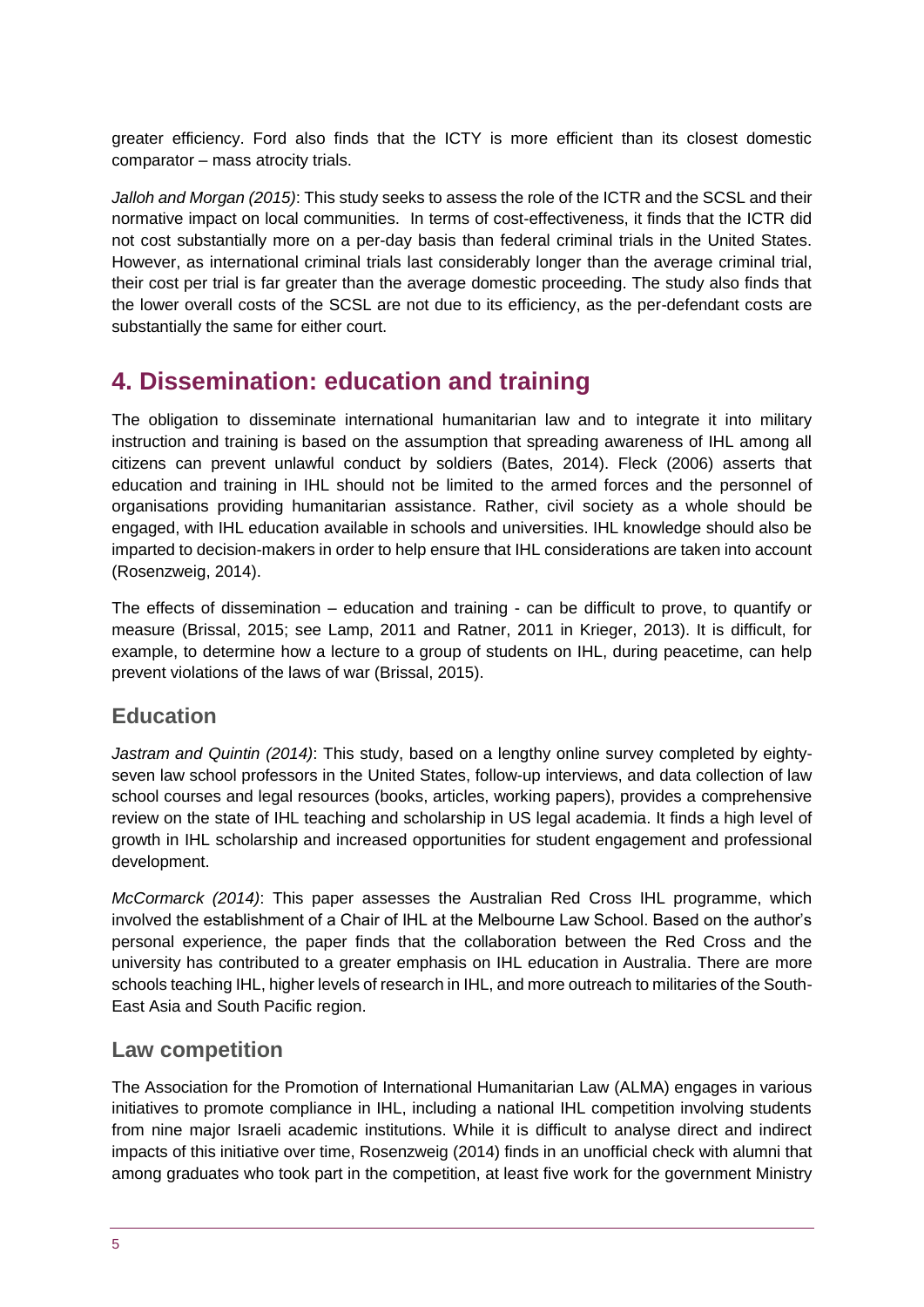of Affairs, six are involved with IHL and human rights NGOs, and several others are serving as officers in the IDF Military. The paper also finds that the main tool for limiting costs is relying on cooperation with different institutions.

## **Training**

Parties to the Geneva Conventions are obligated to provide training in IHL, in order to foster lawful and effective military operations and to protect civilians and all persons in zones of conflict (Blank and Kaye, 2014). Regular armed forces and armed opposition groups need to include international humanitarian law in their operational training (Fleck, 2006). Greater respect for IHL is possible only with such training and with strict orders as to appropriate conduct and the application of effective sanctions in the event of non-compliance (Rojas and Frésard, 2004).

IHL training does not, however, necessarily lead to compliance with IHL (Bates, 2014). There is a gap between the knowledge combatants have of humanitarian norms and their inclination to respect them during hostilities (Rojas and Frésard, 2004). While some argue that training seminars provided by the International Committee of the Red Cross (ICRC) and others do not have the desired effect, in terms of changes in behaviour, others emphasise that improvement in compliance due to the ICRC's involvement may be indirect and belated (see Krieger, 2013).

The ICRC has moved beyond solely training in legal norms to an 'integration' approach. It involves a continuous process in which IHL becomes relevant to 'doctrine, training, education, equipment and sanctions'. Such an ongoing process would allow, for example, for IHL training to be conducted with an understanding of military discipline; and for soldiers and officers to learn about new weapons system in the context of IHL norms and rules (Bates, 2014). This could in turn improve IHL compliance among service personnel (Bates, 2014).

# <span id="page-5-0"></span>**5. Monitoring and exposure**

Social media can serve as a useful conduit for tracking potential violations of IHL. The ability to receive information rapidly can lead to faster action to improve protection of civilians in armed conflict. Transmission of social media reports on IHL violations can also generate public mobilisation in support of intervention (Herzberg and Steinberg, 2012). Social media brought much attention to the 2011 violations of IHL in Libya, for example. This resulted in rapid response by the international community in the form of a UN Security Council Resolution 1970 condemning serious violations of IHL, an ICC investigation, and sanctions against the Gaddafi regime (Herzberg ad Steinberg, 2012).

Deeds of Commitment, an innovative instrument developed by the NGO Geneva Call, is a monitoring and verification mechanism that addresses the conduct of armed non-state actors (ANSAs) (Bongard and Somer, 2011). A study on the strength of mechanisms to address the conduct of ANSAs finds that the Deed of Commitment on the prohibition of anti-personnel mines can be effective in ensuring improved compliance with at least some humanitarian norms (Bongard and Somer, 2011). The Deed comprises self-reporting, third party monitoring and field missions for verification of IHL violations. There are limitations, however, primarily a lack of sufficient resources to ensure systematic and prompt follow-up in monitoring and deployment of verification missions (Bongard and Somer, 2011).

Social media has allowed for much swifter exposure of IHL violations to a large number of followers. NGOs, such as Amnesty International, Human Rights Watch, Médecins Sans Frontières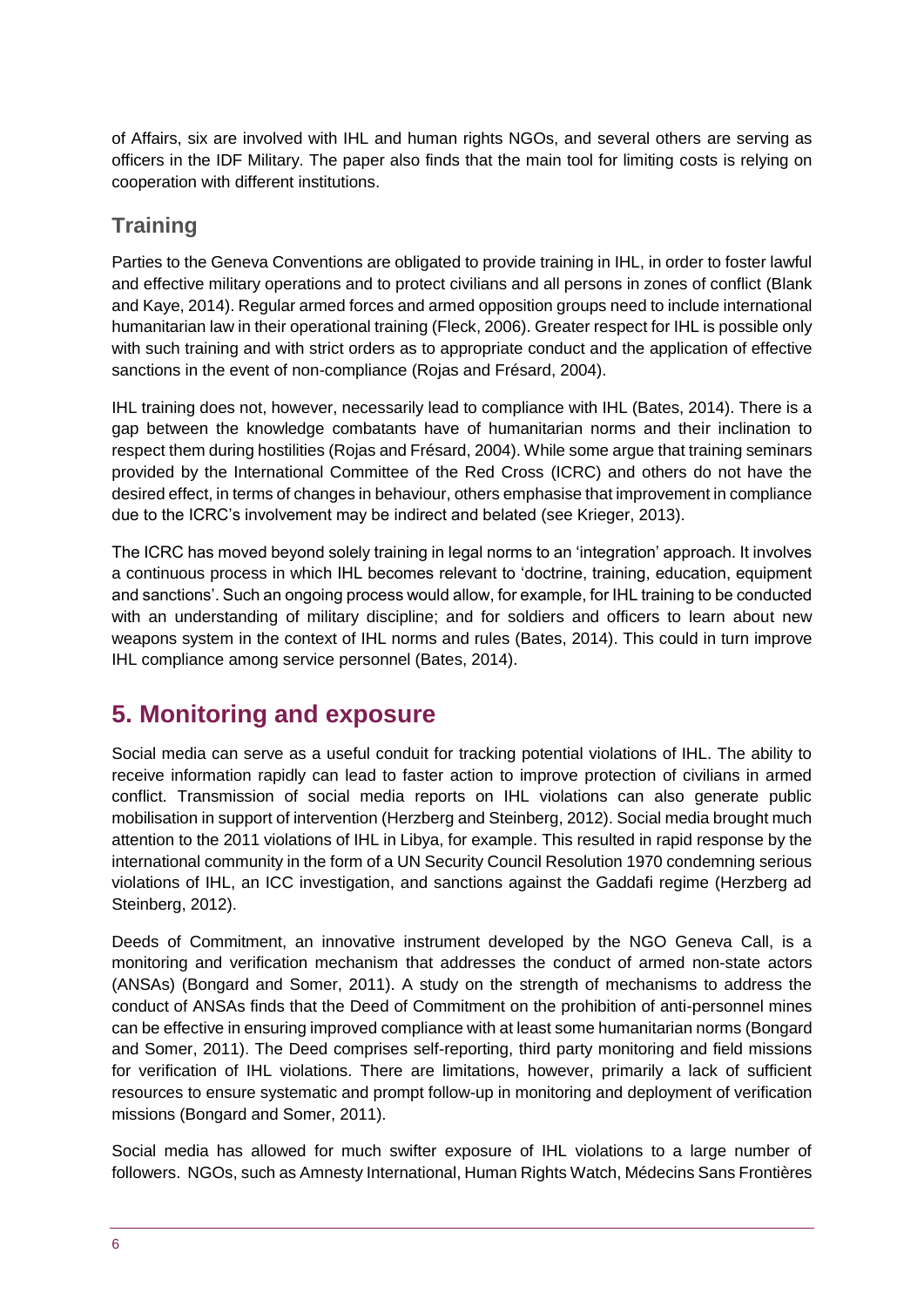and Oxfam, are able to use their social media platforms to publicise their reports and campaigns, highlight violations, name and shame violators of IHL, generate activism and raise funds (Herzberg and Steinberg, 2012). Amnesty International, for example, often tweets to its more than 400,000 followers about IHL, ranging from accounts of potential violations to efforts at international criminal prosecutions (Herzberg and Steinberg, 2012). While the ICRC also has a social media presence, it has not invested as much resources into the technology as other entities, and its use of social media in non-English formats is particularly limited (Herzberg and Steinberg, 2012).

Mobile technology has also allowed for widespread and rapid reporting of violations by the general public. The UN Mission for Côte d'Ivoire, for example, established an SMS hotline for reporting violations and other abuses. Material gathered was incorporated into reports that were used by the ICC Prosecutor to issue indictments (Herzberg and Steinberg, 2012).

There are various limitations of using social media to conduct IHL compliance monitoring, such as: low internet penetration rates in many countries facing serious armed conflicts; and challenges with reliability and verification given the large volume of information (Herzberg and Steinberg, 2012).

# <span id="page-6-0"></span>**6. National committees**

The ICRC assists states wishing to set up a national IHL committee and maintains regular contacts with existing committees. Descriptive studies on national IHL committees of Belgium, Peru and Mexico find that these committees have a role to play in creating an environment that favours the implementation of IHL and to help their respective states implement their IHL-related commitments (Pellandini, 2014). They have had a positive impact on the domestic implementation of IHL, its integration in domestic law and procedure, and promotion of IHL (Pellandini, 2014).

The committees have also gained recognition for their IHL-related dissemination and training activities targeting key governmental sectors and groups within their respective societies; and for acquiring a recognised advisory function for their government. Success factors include: strong committee membership; incorporation of the committee into an important branch of government; and the establishment of working procedures, work plan and concrete activities (Pellandini, 2014). In Mexico, the dissemination activities and preparation of teaching materials of the Comisión Intersecretarial de Derecho Internacional Humanitario de México, Mexico's Interministerial Committee on International Humanitarian Law (CONADIH) has made it a reference organisation on IHL-related issues. It has also sensitised some decision-makers to take IHL into consideration when designing and promoting public policy. A key outcome of the strengthened relationship between CONADIH, other national authorities and IHL is the approval of the National Plan for Education in Fundamental Rights and Duties in 2014, which obliges different sectors to carry out training and education in IHL (Villon, 2014).

# <span id="page-6-1"></span>**7. Naming and shaming**

*Nyamutata (2013)*: As part of the protective framework to address the impact of armed conflict on children, the UN adopted a strategy of 'naming and shaming' government forces and rebel groups that violate IHL in relation to children. The assumption is that such public exposure will have a deterrent effect on named and shamed offenders. There is little analysis, however, into the impact of this policy. This study attempts to address this gap and assesses the UN's naming and shaming practice since its inception in 2002, relying on UN annual statistics. It finds that there is not sufficient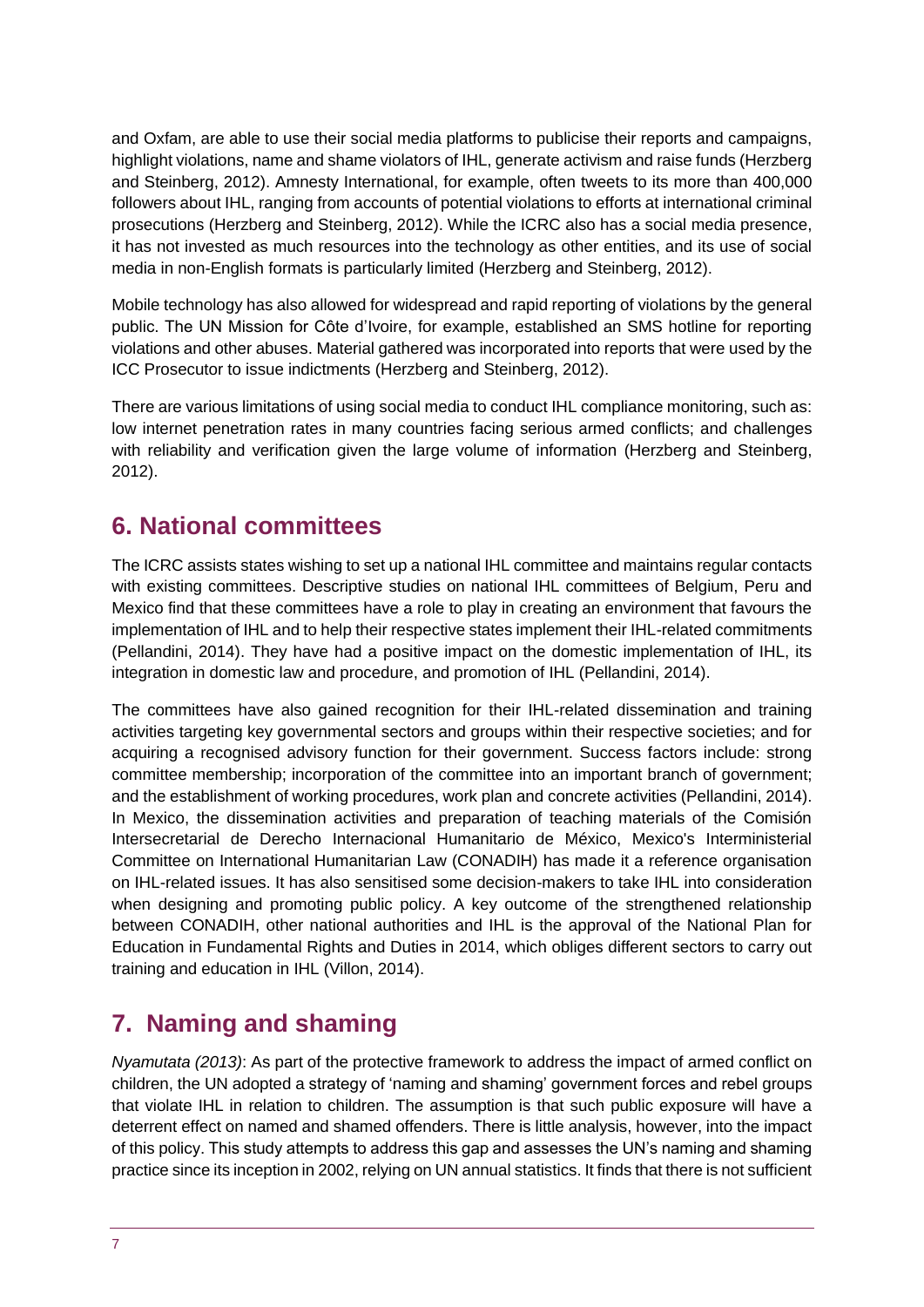evidence to demonstrate a causal link between naming and shaming and adherence to international humanitarian law and international human rights law, particularly among armed nonstate actors.

*Murdie and Davis (2012)*: This study also seeks to assess the relationship between naming and shaming and compliance with IHL and international human rights law, relying on a data set of shaming events of more than 400 human rights organisations (HROs) toward governments. It finds that while states targeted by human rights organisations often improve their human rights practices, mere shaming is not sufficient. Improvements stem from a combination of shaming by human rights organisations, a domestic presence of such organisations in the states in question and/or pressure by third-party states, individuals and governments. Thus, HROs can play an important role not only in pressuring the targeted state but also in encouraging third-party actors to pressure the states.

*Krain (2012)*: This study examines naming and shaming data in countries in which genocide or politicide is ongoing, adopting an ordered logit method for statistical analysis. It shows that the severity of ongoing genocide or politicide declines significantly after naming and shaming by NGOs, the media and international organisations. At a minimum, it takes away the excuse of policymakers that they did not know that atrocities and violations were occurring.

*Hafner-Burton (2008)*: This study, which examines the effects of campaigns on human rights practices of 145 countries between 1975-2000, finds that states' political rights generally improve after being publicly shamed. In some cases, however, the statistics demonstrate that governments placed in the spotlight for abuses continue or even ramp up some violations subsequently.

#### **Sanctions**

Naming and shaming may at times be combined with particular sanctions. Krieger (2013) reports that although UN individually targeted sanctions appear not to be as efficient as anticipated, they can still generate a change in behaviour under certain conditions. These include, for example, cases in which they pursue a narrowly defined goal, such as turning over suspects; if they are immediately imposed as a consequence of violating an IHL rule; and if they are part of concerted actions involving different actors. In order to be effective, sanctions also require targeting of decision-makers and monitoring. The need for monitoring makes it relatively costly to rely exclusively on sanctions as a means of improving compliance with IHL (see Krieger, 2013).

## <span id="page-7-0"></span>**8. References**

Akande, D. and Gillard, E.C. (2017). Promoting compliance with the rules regulating humanitarian relief operations in armed conflict: some challenges. *Israel Law Review,* 50:2, 119- 137. <https://doi.org/10.1017/S0021223717000048I>

Bates, E. S. (2014). Towards effective military training in international humanitarian law. *International Review of the Red Cross*, 96: 895/896, 795 – 816. [https://www.icrc.org/en/download/file/17485/irrc-895\\_896-bates.pdf](https://www.icrc.org/en/download/file/17485/irrc-895_896-bates.pdf)

Blank, L. R. and Kaye, D. (2014). Direct participation: Law school clinics and international humanitarian law. *International Review of the Red Cross*, 96 (895/896), 943 – 968. [https://www.icrc.org/en/international-review/article/belgiums-interministerial-commission](https://www.icrc.org/en/international-review/article/belgiums-interministerial-commission-humanitarian-law-playing-key-role)[humanitarian-law-playing-key-role](https://www.icrc.org/en/international-review/article/belgiums-interministerial-commission-humanitarian-law-playing-key-role)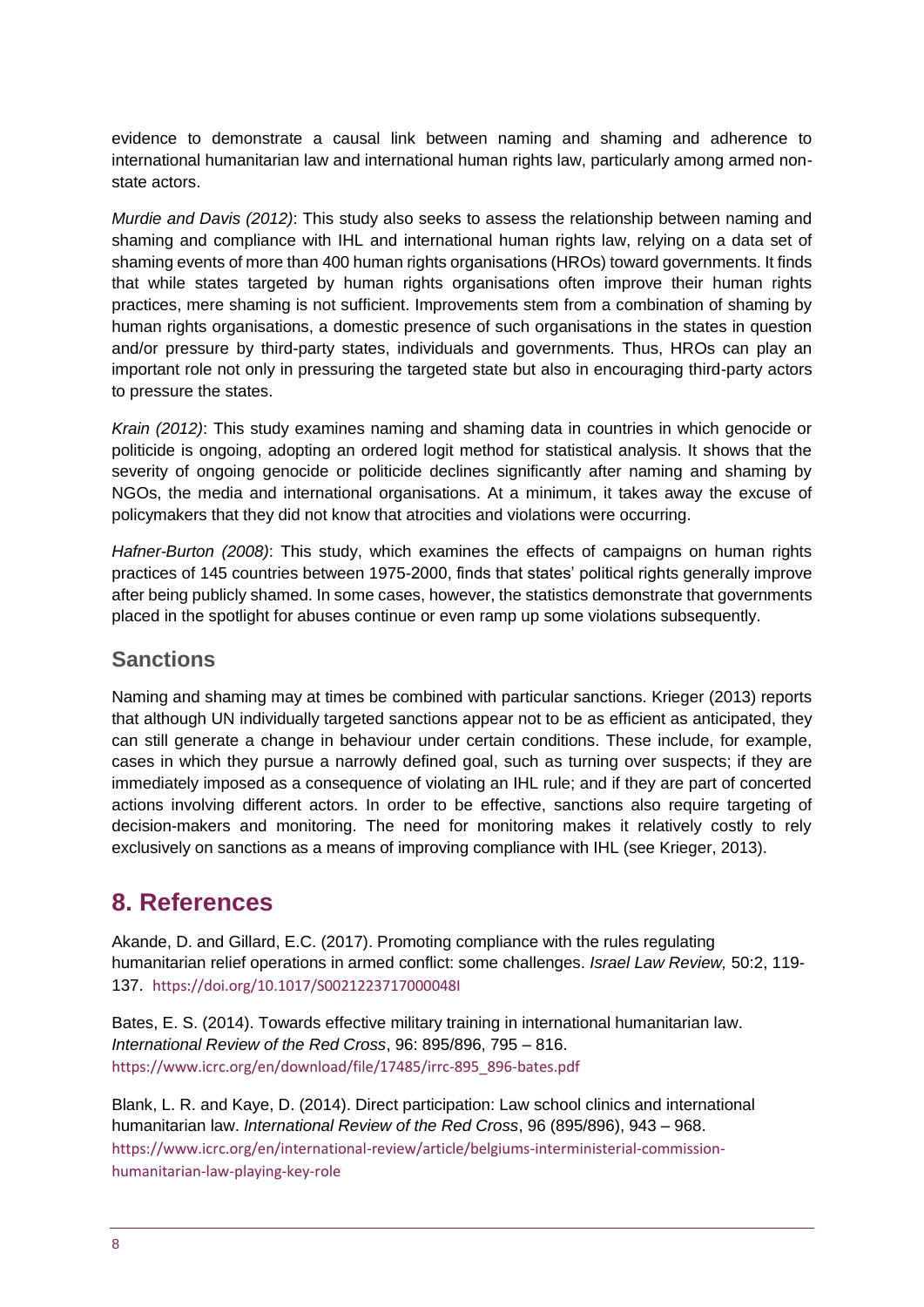Bongard, P. and Somer, J. (2011). Monitoring non-State actor compliance with humanitarian norms: A look at international mechanisms and the Geneva Call Deed of Commitment. *International Review of the Red Cross*, 93: 883, 673–706. <https://www.peacepalacelibrary.nl/ebooks/files/371505569.pdf>

Brammertz, S. Impact of criminal prosecutions on compliance with the IHL: challenges and perspectives on the way forward. *University of Western Australia Law Review*, 39:1, 4. <http://classic.austlii.edu.au/au/journals/UWALawRw/2015/11.html>

Brissal, D. (2015). Increasing compliance with international humanitarian law through dissemination. University of Western Australia. [http://www.law.uwa.edu.au/\\_\\_data/assets/pdf\\_file/0009/2751426/Increasing-Compliance-with-](http://www.law.uwa.edu.au/__data/assets/pdf_file/0009/2751426/Increasing-Compliance-with-IHL-through-Dissemination.pdf)[IHL-through-Dissemination.pdf](http://www.law.uwa.edu.au/__data/assets/pdf_file/0009/2751426/Increasing-Compliance-with-IHL-through-Dissemination.pdf)

Fleck, D. (2006). International accountability for violations of the *ius in bello*: the impact of the icrc study on customary international humanitarian law. *Journal of Conflict & Security Law*, 11: 2, 179–199.<http://doi:10.1093/jcsl/krl007>

Ford, S. (2014). Complexity and efficiency at international criminal courts. *Emory International Law Review*, 29. [http://law.emory.edu/eilr/\\_documents/volumes/29/1/articles/ford.pdf](http://law.emory.edu/eilr/_documents/volumes/29/1/articles/ford.pdf)

Ford, S. (2011). How leadership in international criminal law is shifting from the United States to Europe and Asia: an analysis of spending on and contributions to international criminal courts. *Saint Louis University Law Journal,* 55, 953-1000. [http://law.slu.edu/sites/default/files/Journals/stuart\\_ford\\_article.pdf](http://law.slu.edu/sites/default/files/Journals/stuart_ford_article.pdf)

Hafner-Burton, E. M. (2008). Sticks and stones: naming and shaming the human rights enforcement problem. *International Organisation,* 62. [https://papers.ssrn.com/sol3/papers.cfm?abstract\\_id=2686791](https://papers.ssrn.com/sol3/papers.cfm?abstract_id=2686791)

Herzberg, A. and Steinberg, G. M. (2012). IHL 2.0: Is there a role for social media in monitoring and enforcement? *Israel Law Review,* 45:3, 493-536. <https://doi.org/10.1017/S0021223712000180>

Jalloh, C. C. and Morgan, A. (2015). The case for a modest assessment of the international criminal justice processes in Rwanda, Sierra Leone, and some lessons for Liberia. *Africa Development,* XL: 2, 191-256.<https://www.ajol.info/index.php/ad/article/view/124741>

Jastram, K. and Quintin, A. (2014). Prevention in practice: Teaching IHL in US legal academia. *International Review of the Red Cross*, 96: 895/896, 817-857. [https://www.cambridge.org/core/journals/international-review-of-the-red-cross/article/prevention](https://www.cambridge.org/core/journals/international-review-of-the-red-cross/article/prevention-in-practice-teaching-ihl-in-us-legal-academia/53B9A4D60243ED1B1108A451E2D4B136)[in-practice-teaching-ihl-in-us-legal-academia/53B9A4D60243ED1B1108A451E2D4B136](https://www.cambridge.org/core/journals/international-review-of-the-red-cross/article/prevention-in-practice-teaching-ihl-in-us-legal-academia/53B9A4D60243ED1B1108A451E2D4B136)

Jenks, C.; Acquaviva, G. (2014). Debate: The role of international criminal justice in fostering compliance with international humanitarian law. *International Review of the Red Cross*, 96: 895/896, 775-794. [https://www.icrc.org/en/international-review/article/debate-role-international](https://www.icrc.org/en/international-review/article/debate-role-international-crimina-justice-fostering-compliance)[crimina-justice-fostering-compliance](https://www.icrc.org/en/international-review/article/debate-role-international-crimina-justice-fostering-compliance)

Krain, M. (2012). J'accuse! Does Naming and Shaming Perpetrators Reduce the Severity of Genocides or Politicides? *International Studies Quarterly,* 56:3, 574–589. <https://doi.org/10.1111/j.1468-2478.2012.00732.x>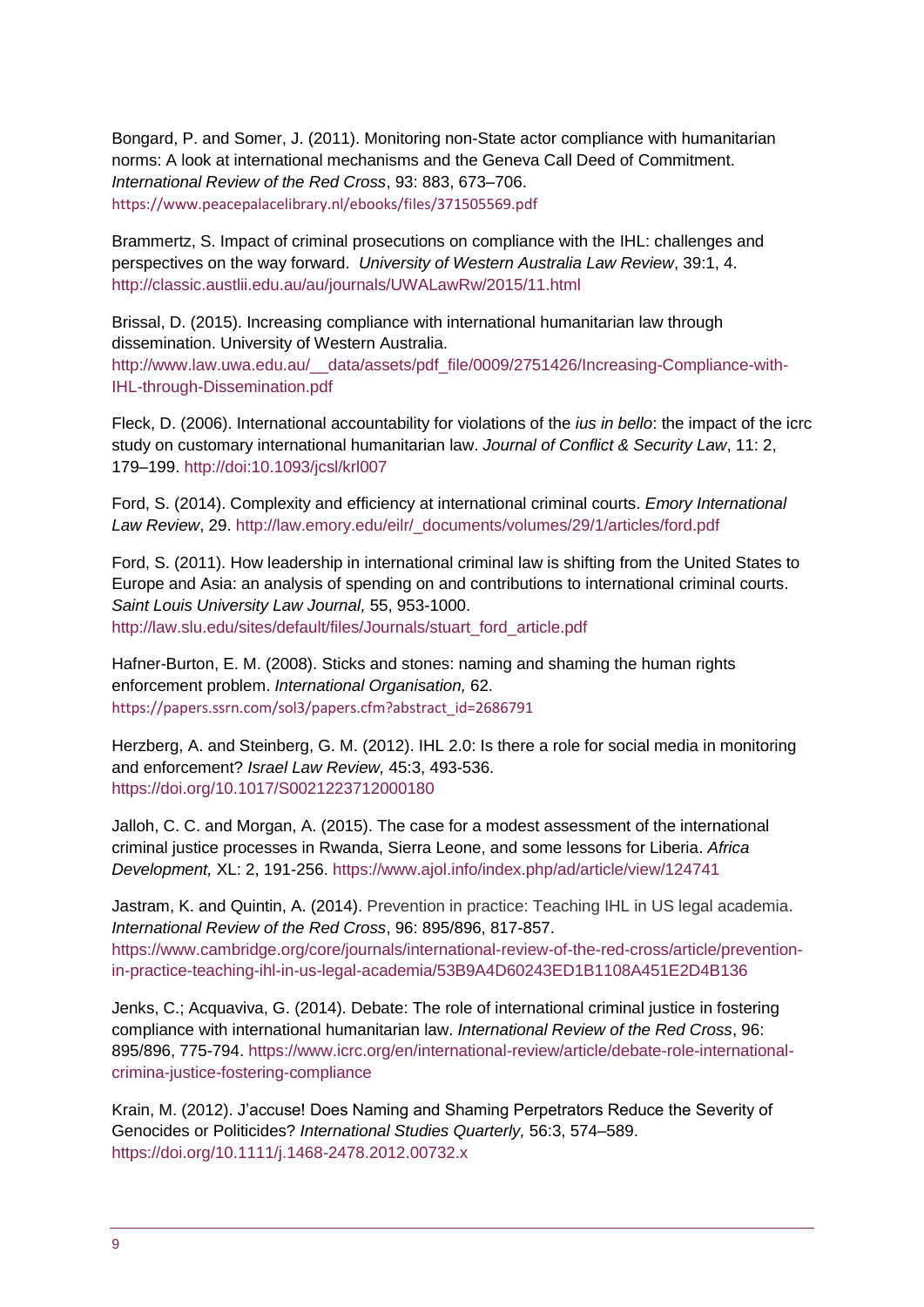Kremte, H. A. (2017). Minimizing human suffering and protecting persons affected by conflict: a critical appraisal of the compliance system of international humanitarian law. *Beijing Law Review*, 8, 440-450.

[https://heinonline.org/HOL/LandingPage?handle=hein.journals/beijlar8&div=27&id=&page=](https://heinonline.org/HOL/LandingPage?handle=hein.journals/beijlar8&div=27&id=&page)

Krieger, H. (2013). Inducing compliance with international humanitarian law in war-torn areas of limited statehood. SFB-Governance Working Paper Series, no. 62. <https://www.peacepalacelibrary.nl/ebooks/files/371505569.pdf>

McCormack, T. (2014). Australian Red Cross leadership in the promotion of international humanitarian law. *International Review of the Red Cross*, 96: 895/896, 987-1027. [https://www.icrc.org/en/download/file/17493/irrc-895\\_896-mccormack.pdf](https://www.icrc.org/en/download/file/17493/irrc-895_896-mccormack.pdf)

Pejic, J. (2016). Strengthening compliance with IHL: The ICRC-Swiss initiative. *International Review of the Red Cross*, 98:1, 315-330. [https://www.icrc.org/en/international](https://www.icrc.org/en/international-review/article/strengthening-compliance-ihl-icrc-swiss-initiative)[review/article/strengthening-compliance-ihl-icrc-swiss-initiative](https://www.icrc.org/en/international-review/article/strengthening-compliance-ihl-icrc-swiss-initiative)

Pellandini, C. (2014). Ensuring national compliance with IHL: The role and impact of national IHL committees. *International Review of the Red Cross,* 96: 895/896, 1043 – 1048. [https://www.icrc.org/en/download/file/17496/irrc-895\\_896-pellandini.pdf](https://www.icrc.org/en/download/file/17496/irrc-895_896-pellandini.pdf)

Muñoz-Rojas, D. and Frésard, J.J. (2004). The roots of behaviour in war: Understanding and preventing IHL violations. IRRC, 86: 853, 189-205. <https://pdfs.semanticscholar.org/3ed5/f01d1829f8b0e1bfa0dbda784f9e31410032.pdf>

Murdie, A. and Davis, D. (2012). Shaming and blaming: Using events data to assess the impact of human rights INGOs. *International Studies Quarterly*, 56:1, 1-16. [https://www.jstor.org/stable/41409819?seq=1#page\\_scan\\_tab\\_contents](https://www.jstor.org/stable/41409819?seq=1#page_scan_tab_contents)

Nyamutata, C. (2013). Engaging or shaming: an analysis of UN's naming and shaming of child abusers in armed conflict. *Journal of International Humanitarian Legal Studies,* 4:1, 151-173. <http://booksandjournals.brillonline.com/content/journals/10.1163/18781527-00401005>

Rosenzweig, I. (2014). Promoting respect for IHL by NGOs: The case of ALMA – Association for the Promotion of IHL, *International Review of the Red Cross*, 96: 895/896, 1029-1042. <https://doi.org/10.1017/S1816383115000247>

Shany, Y. (2012). Assessing the effectiveness of international courts: a goal-based approach. *The American Journal of International Law,* 106:2, 225-270. [https://www.jstor.org/stable/10.5305/amerjintelaw.106.2.0225?seq=1#page\\_scan\\_tab\\_contents](https://www.jstor.org/stable/10.5305/amerjintelaw.106.2.0225?seq=1#page_scan_tab_contents)

Villon, T.E.A. (2014). Peru's National Committee for the study and implementation of international humanitarian law. *International Review of the Red Cross*, 96: 895/896, 1061 – 1073. <http://doi:10.1017/S1816383115000429>

Wippman, D. (2006). The costs of international peace. *The American Journal of International Law,* 100: 4, 861-881.<https://www.jstor.org/stable/4126321>